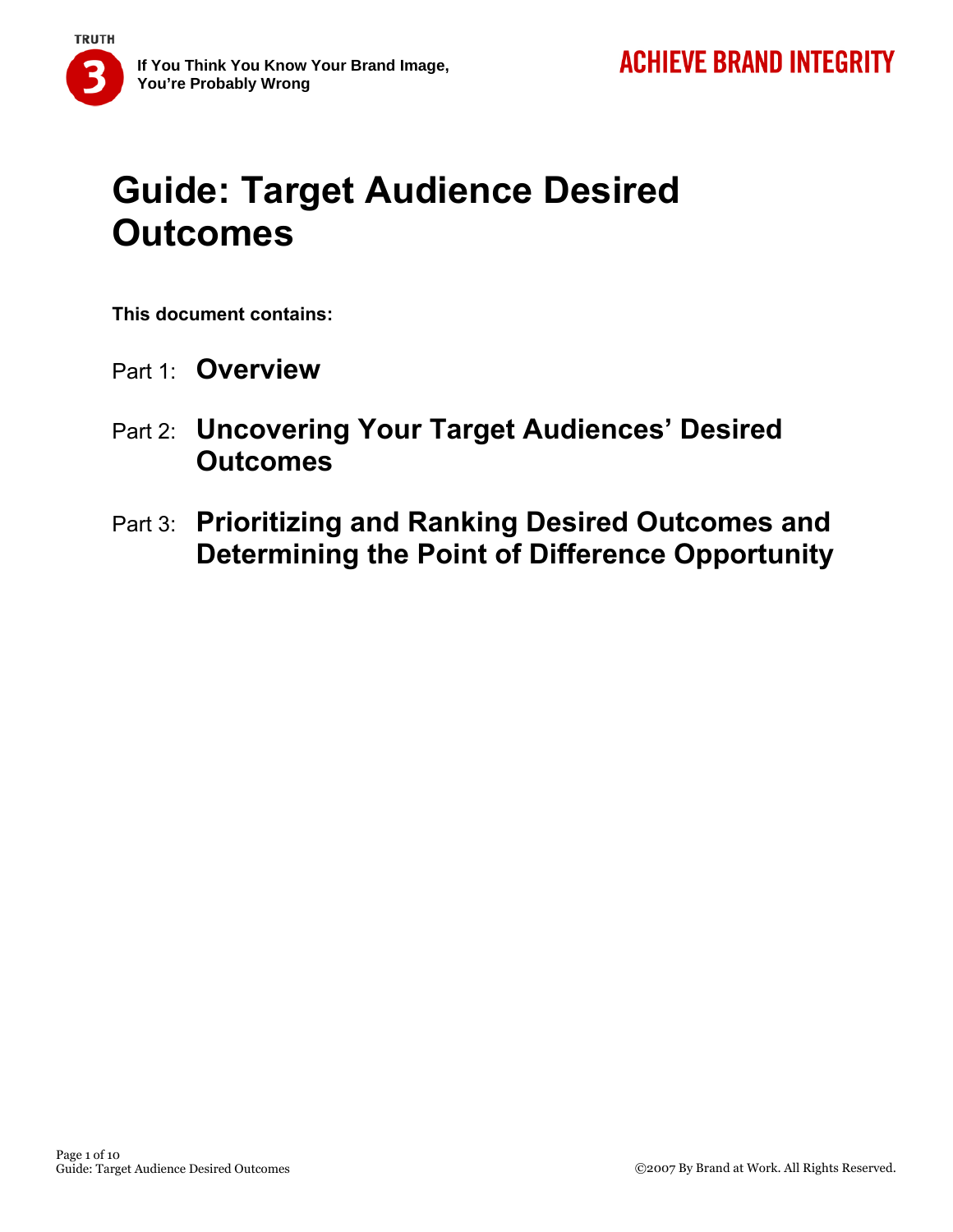

# **ACHIEVE BRAND INTEGRITY**

#### **Consent to Terms**

Your use of the Guide to Target Audience Desired Outcomes ("Guide") is subject to these Terms of Use ("Terms"). Please read them carefully. By using this Guide, you agree to be bound by these Terms. If you do not agree with, or cannot abide by these Terms, please do not make any use of this Guide. These Terms may be modified at any time at our discretion by posting the modified Terms on the Brand Integrity Web site. Use after any posting will constitute your agreement to abide by the modified Terms.

#### **Copyrights**

The content of this Guide is protected by U.S. and international copyright laws. You may not use, reproduce, distribute, transmit, or display any copyrighted material unless it is within the Terms. Derivative works may not be made. You may download, print, and copy the Guide for your personal (including intra-company), non-commercial use only, provided that you include all copyright and other notices contained in the Guide and that you do not modify the Guide. Any other use of the Guide is expressly prohibited.

#### **Disclaimer**

This Guide is provided on an "as is" and "as available" basis, without any warranties of any kind, either express or implied, including warranties of title or implied warranties of merchantability or fitness for a particular purpose. No warranties are made regarding any results that may be obtained from use of the Guide.

#### **Limitation of Liability**

In no event will Gregg Lederman, Brand at Work, or any of its employees or agents be liable for any indirect, consequential, special, incidental, or punitive damages, arising out of the use or inability to use this Guide or any results obtained from the use of this Guide.

#### **Miscellaneous**

These Terms represent the entire understanding of the parties regarding the use of this Guide and supersede any previous documents, correspondence, conversations, or other oral or written understanding related to these Terms. These Terms shall be governed by and construed under the laws of the State of New York without regard to its choice of law, rules, and where applicable, the laws of the United States. To the extent permissible by law, any disputes under these Terms or relating to the Guide shall be litigated in the District Court in and for the District of New York, and you hereby consent to personal jurisdiction and venue in the District of New York. A modification or waiver of a part of these Terms shall not constitute a waiver or modification of any other portion of the Terms. If for any reason any provision of these Terms is found unenforceable, that provision will be enforced to the maximum extent permissible, and the remainder of the Terms will continue in full force and effect.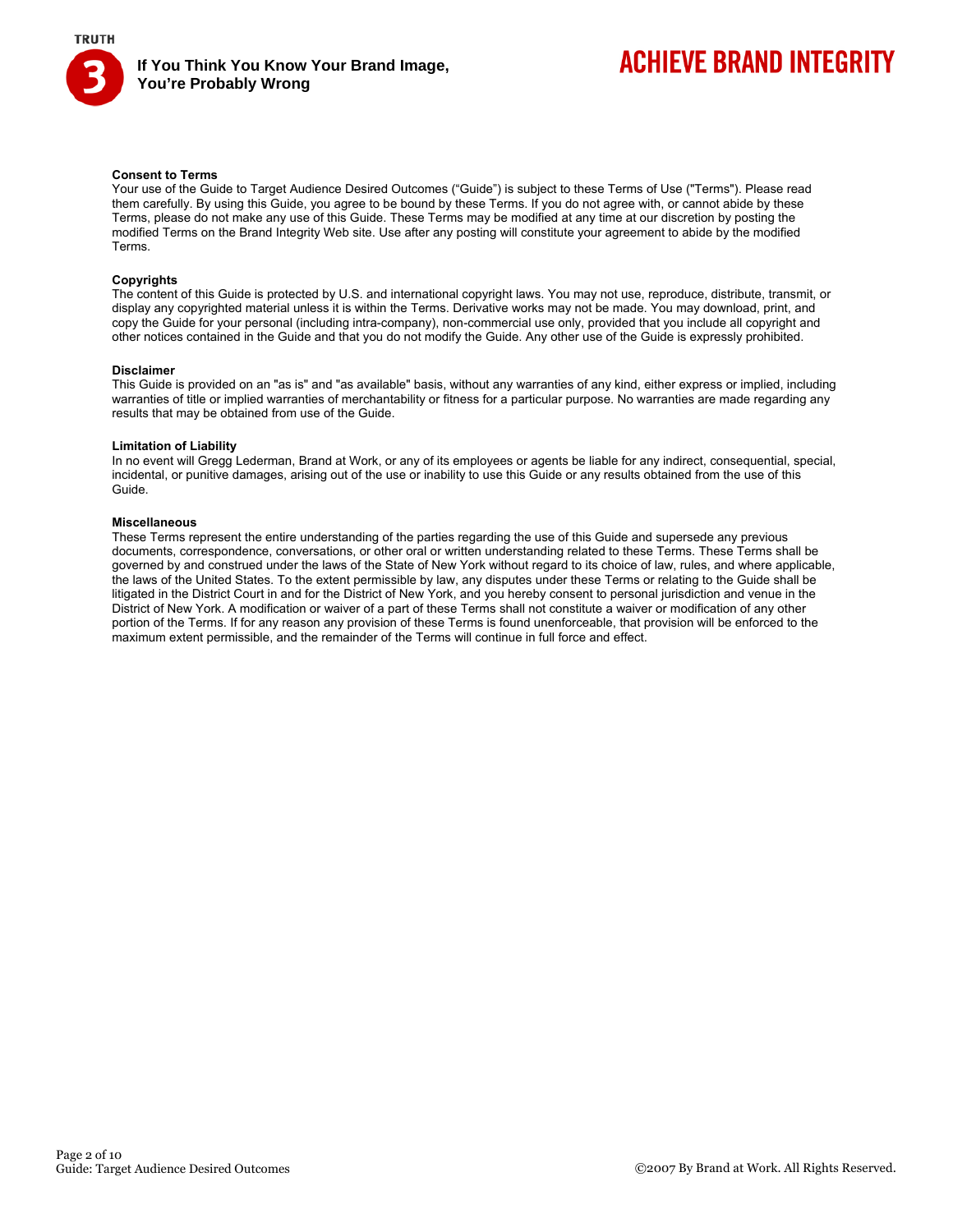# **Guide: Target Audience Desired Outcomes**

## Part 1: **Overview**

**TRUTH** 

The purpose of the Desired Outcome Methodology is to:

- 1. Identify and prioritize the most important customers that must be engaged and motivated in order to achieve your company's top business objectives and bring your brand strategy to life.
- 2. Uncover the desired outcomes for the most important customers.

Desired outcomes drive loyalty and new customer acquisition and are critically important in guiding the brand-building process and implementation. Your company's brand strategy must be built and delivered with desired outcomes in mind!

There are two components of the Desired Outcome Methodology: jobs and desired outcomes.

- 1. **Jobs:** what customers are trying to accomplish by using your product or service.
	- What do your customers want to do? What do they need to get done today that your product or service could help them accomplish? Knowing the jobs your customers are trying to get done will let you focus on the outcomes they want to achieve.

**DESIRED OUTCOME METHODOLOGY** 

2. **Desired outcomes:** action-oriented statements defining what customers want to accomplish as a result of doing their jobs — a customer wish list for what they need and want in a relationship with your company, products, and services. Each job will have its own wish list.

#### **DESIRED OUTCOMES JOBS** What customers are Outcomes customers want to accomplish trying to get done as a result of doing when using your product or service. their jobs.

When uncovering and documenting desired outcomes, keep in mind:

- 1. When asking customers about jobs and desired outcomes, keep asking *why* to uncover the deeper meaning behind their initial response. Asking *why* a few times will enable you to gather stronger, more achievable insights.
- 2. If you write desired outcomes using "measurable language" (words such as increase, decrease, minimize, etc.) you can more easily use the desired outcomes in benchmarking analysis and concept/strategy evaluation.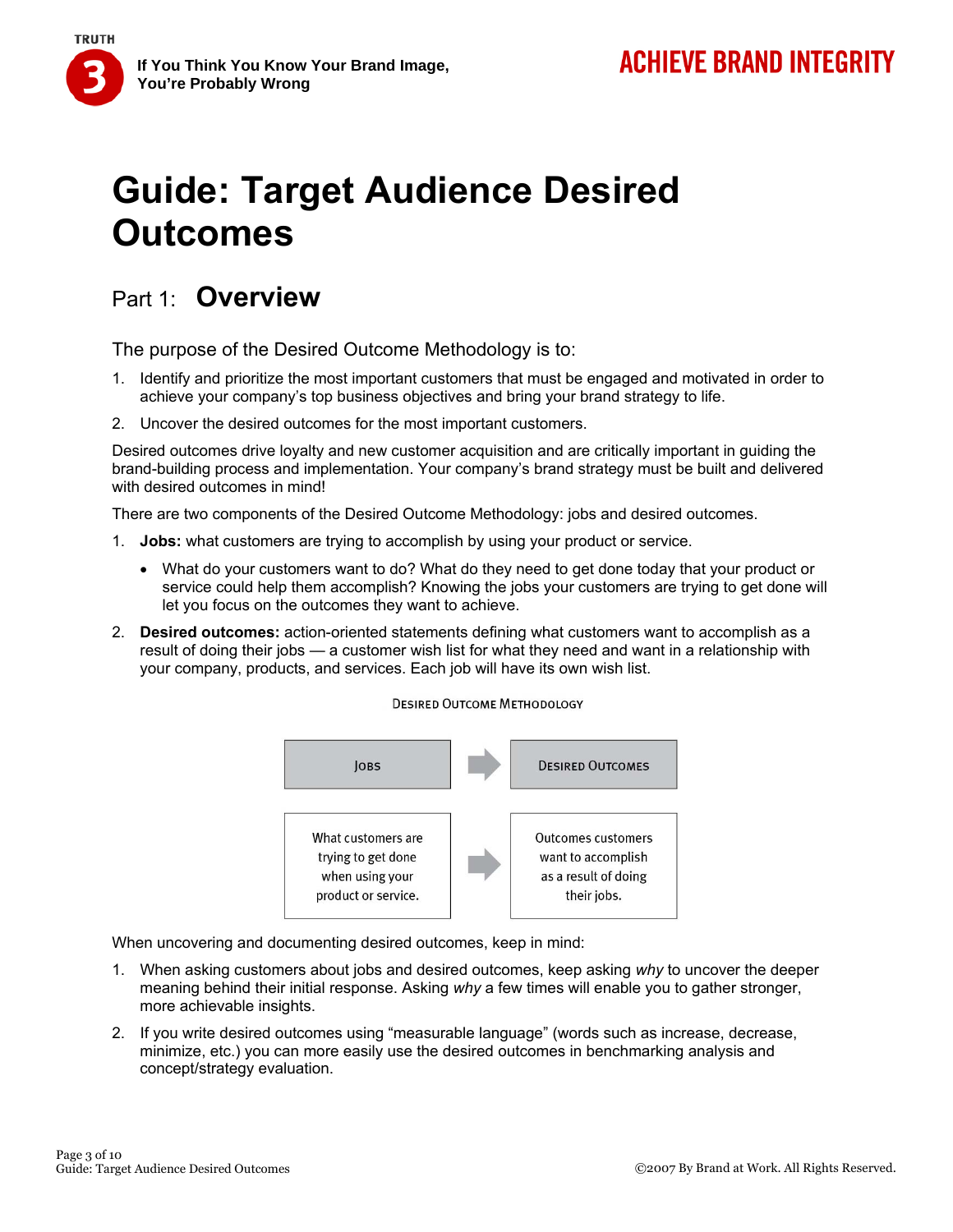

**If You Think You Know Your Brand Image, You're Probably Wrong** 

# **Guide: Target Audience Desired Outcomes**

## Part 2: **Uncovering Your Target Audience's Desired Outcomes**

The following three exercises will provide you with the necessary insights to determine your company's primary target audiences. Have 2 to 4 leaders in your company complete the following exercises and then come together in a strategic planning session to review and discuss the results. The results you gather will provide you with the necessary input to begin drafting desired outcomes. Once drafted, you will begin to see patterns of benefits that indicate potential areas of focus for building a brand strategy.

### **Exercise 1: Documenting the Target Audience Universe**

Here is some background information to review prior to starting the exercise. Your target audience will typically consist of at least **two or more** of the following:

- 1. **Segments that you target:** Large groups of consumers whose purchases you believe are most important for you to reach your growth objectives.
- 2. **Buyers who can hire and fire you:** Individuals who actually make the purchase decision regarding your offering.
- 3. **End-users of your offering:** These are the people who have a job to do and desired outcomes to achieve.
- 4. **Influencers who help you:** These people have some knowledge about your offering and/or knowledge about the jobs and desired outcomes of the end-users. They can help you to communicate the benefits of your offering.
- 5. **Gatekeepers who let you in:** These are the people who play a lesser role in the purchase decision, but can be an initial hurdle to gaining the attention of the influencers and buyers.

A few things to consider when defining the target audience universe:

- 1. Where does the majority of your revenue come from?
- 2. Which customers absorb the most resources?
- 3. Which customers are the most profitable?
- 4. Which segments are the best fit for your product or service?
- 5. Who are your primary customers today? Who should be your primary customers in the future?

Please note: This guide focuses solely on the customer desired outcomes. It is highly recommended that the same approach be used to develop a concise list of employee desired outcomes with respect to what they want in a relationship working for your company.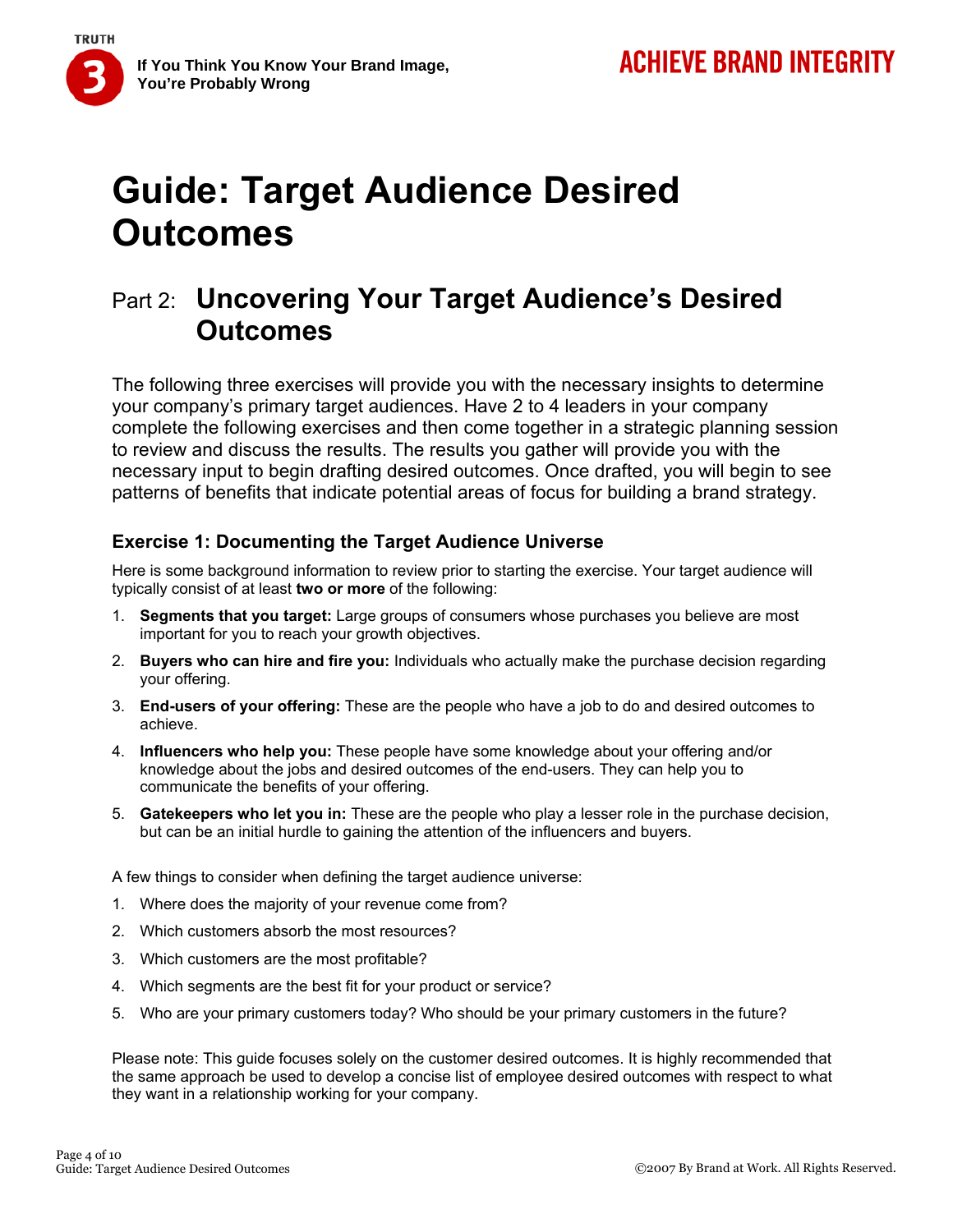

Using the table below, list all the relevant groups or individuals that fit within each part of the target audience universe. Not all of these categories may be relevant to the work that you do, just focus on those that are.

| <b>Segments</b> | <b>Buyers</b> | <b>End-users</b> | л.  | Influencers Gatekeepers     |
|-----------------|---------------|------------------|-----|-----------------------------|
|                 |               |                  |     | --------------------------- |
|                 |               |                  |     |                             |
|                 |               |                  |     |                             |
|                 |               |                  |     |                             |
|                 |               |                  | -5. |                             |

Come to consensus with other participating leaders on the top three most important groups that your company should focus on when building its brand strategy. These groups can include a mixture of more than one of the target universe components. It is important to narrow down the focus as much as possible so that the brand strategy created is as relevant as possible to the highest priority groups. Write the names of your top three most important target groups (the primary groups to focus on building desired outcomes for) in the boxes below.

| <b>Group 1</b> | <b>Group 2</b> | <b>Group 3</b> |
|----------------|----------------|----------------|
|                |                |                |
|                |                |                |
|                |                |                |

## **Exercise 2: Profiling Your Primary Target Audiences**

Now you need to describe in more detail what you believe is important to the primary targets you identified above. Have your group of leaders answer the following questions **for each** primary audience group.

What are [INSERT GROUP]'s most pressing day-to-day needs as it relates to your products and/or services?

1.

2.

3.

What problems does your company and its products or services solve for [INSERT GROUP]?

1.

2.

3.

What makes [INSERT GROUP] really happy with respect to your company's products and services?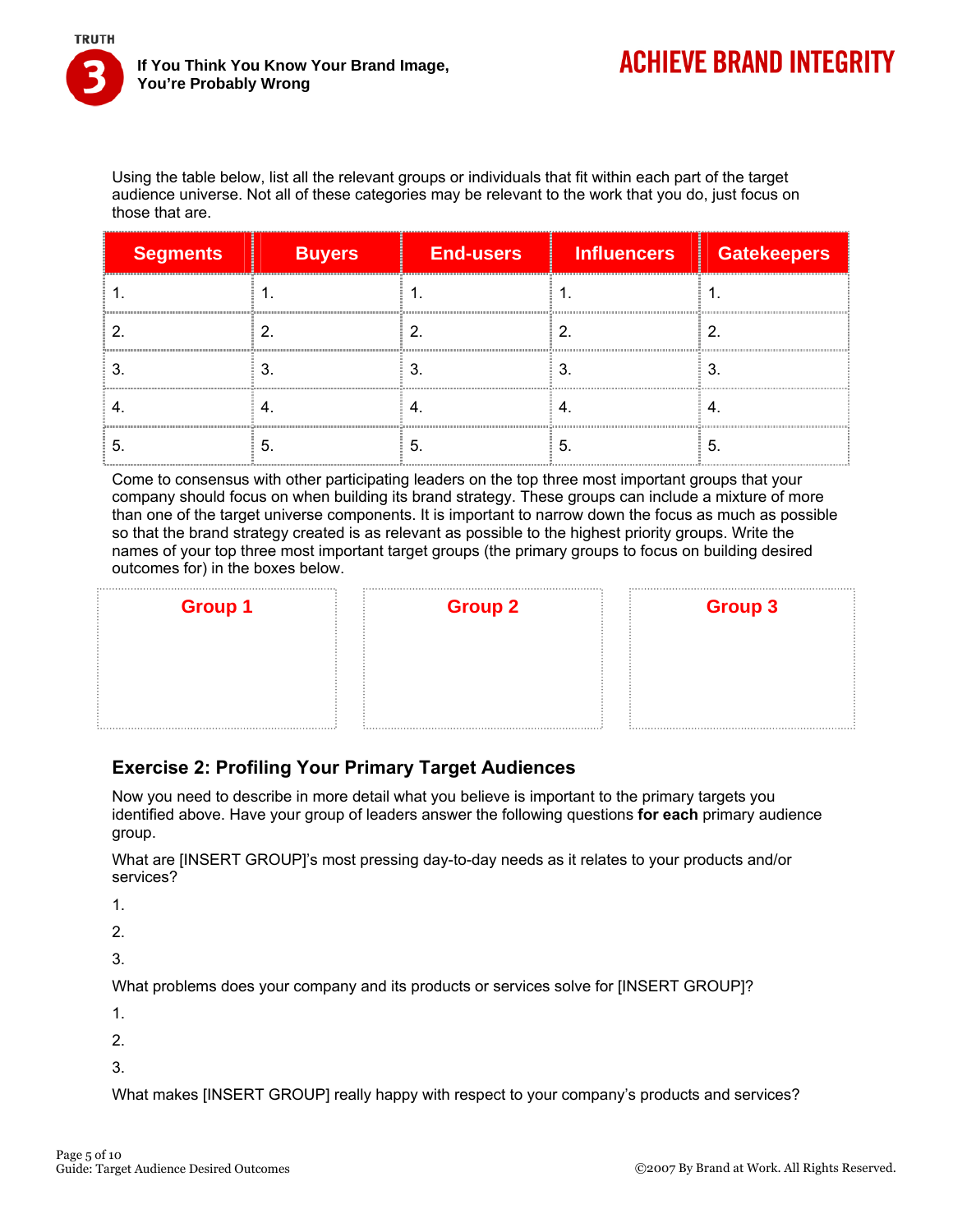

# **ACHIEVE BRAND INTEGRITY**

- 1.
- 2.
- 3.

What makes [INSERT GROUP] unhappy (sad) with respect to your company's products and services?

- 1.
- 2.
- 
- 3.

What is [INSERT GROUP]'s biggest long-term challenge that your product or service can help alleviate?

- 1.
- 2.
- 
- 3.

## **Exercise 3: Building Target Audience Desired Outcomes**

In this exercise, you and other leaders in your company will begin to build desired outcomes for the target groups you defined above. If you have collected employee and customer brand image assessment information, incorporate summary conclusions into this exercise.

#### **Document themes:**

What are the top 3 to 5 high-level reasons why your company's primary target audiences use your products and services?

- 1.
- 2.
- 3.
- 4.

5.

### **Uncover jobs:**

For each of the following themes you identified above, list one or two jobs (or what the customer is trying to accomplish when using your company's product or service).

| Theme 1: | Theme 4: |
|----------|----------|
| Job:     | Job:     |
| Job:     | Job:<br> |
| Theme 2: | Theme 5: |
| Job:     | Job:     |
| Job:     | Job:     |
| Theme 3: |          |
| Job:     |          |
|          |          |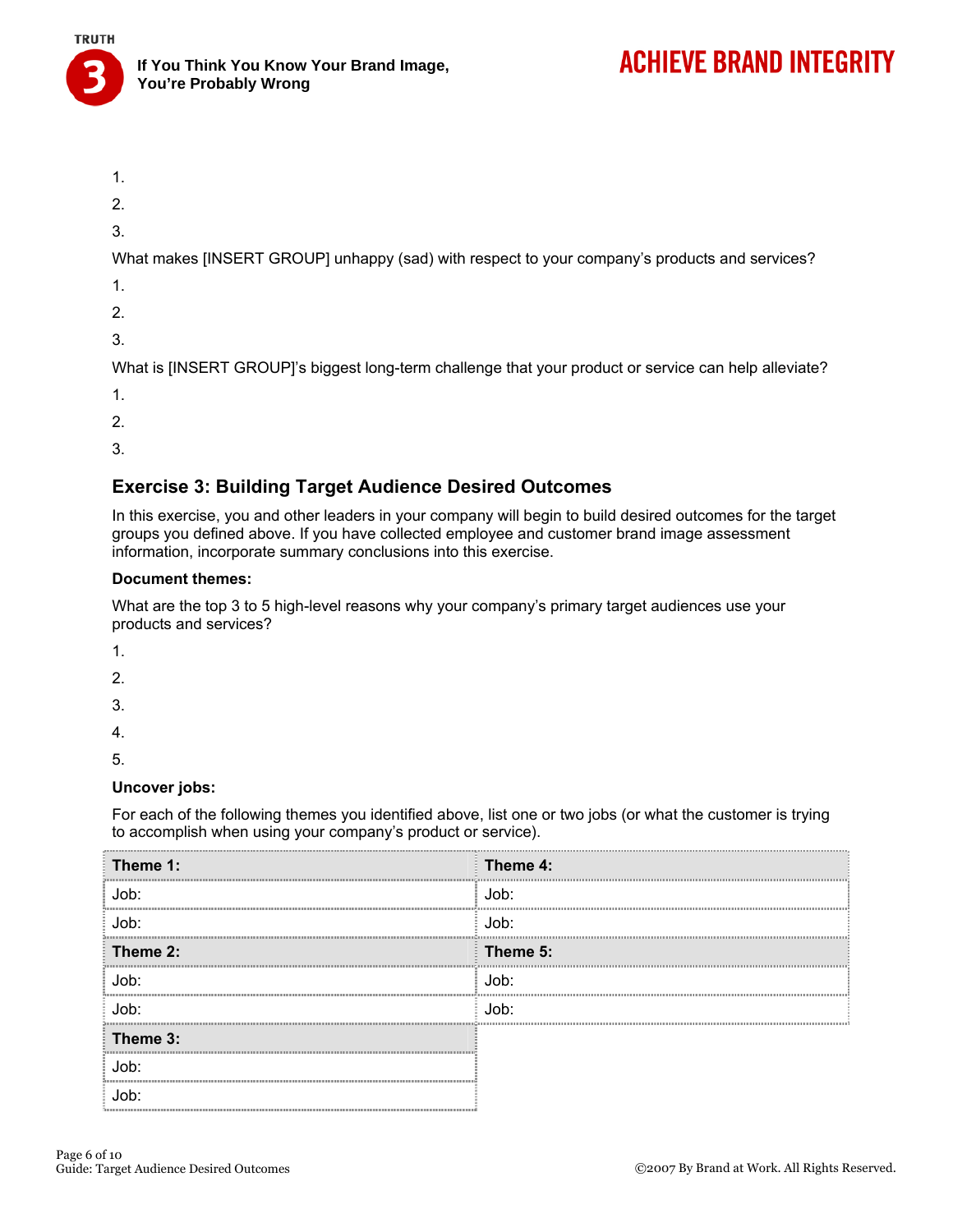

Refer to Truth 3 of the *Achieve Brand Integrity* book (pages 53 through 60) for more definition on and examples of desired outcomes.

#### **Determine desired outcomes:**

For each of the jobs created, list as many desired outcomes as you can think of. Remember, desired outcomes are what target audiences are trying to accomplish as a result of completing a job (e.g., "Quicker access to a friendly voice when I call." "Increased confidence that I am getting great value for the money I spend with the company." "Increased revenue." Etc.).

| Target audience group 1: | Target audience group 3: |
|--------------------------|--------------------------|
|                          | 1.                       |
| 2.                       | 2.                       |
| 3.<br><b>COLOR</b>       | 3.                       |
| 4                        | 4.                       |
| 5.                       | 5.                       |
| 6.                       | 6.                       |
|                          | 7.                       |
| 8.                       | 8.                       |
| 9.                       | 9.                       |
| 10.                      | 10.                      |
| Target audience group 2: |                          |
|                          |                          |
| 2.                       |                          |
| 3                        |                          |
| 4.                       |                          |
| 5.                       |                          |
| 6.                       |                          |
| 7                        |                          |
| 8.                       |                          |
| 9.                       |                          |
| 10.                      |                          |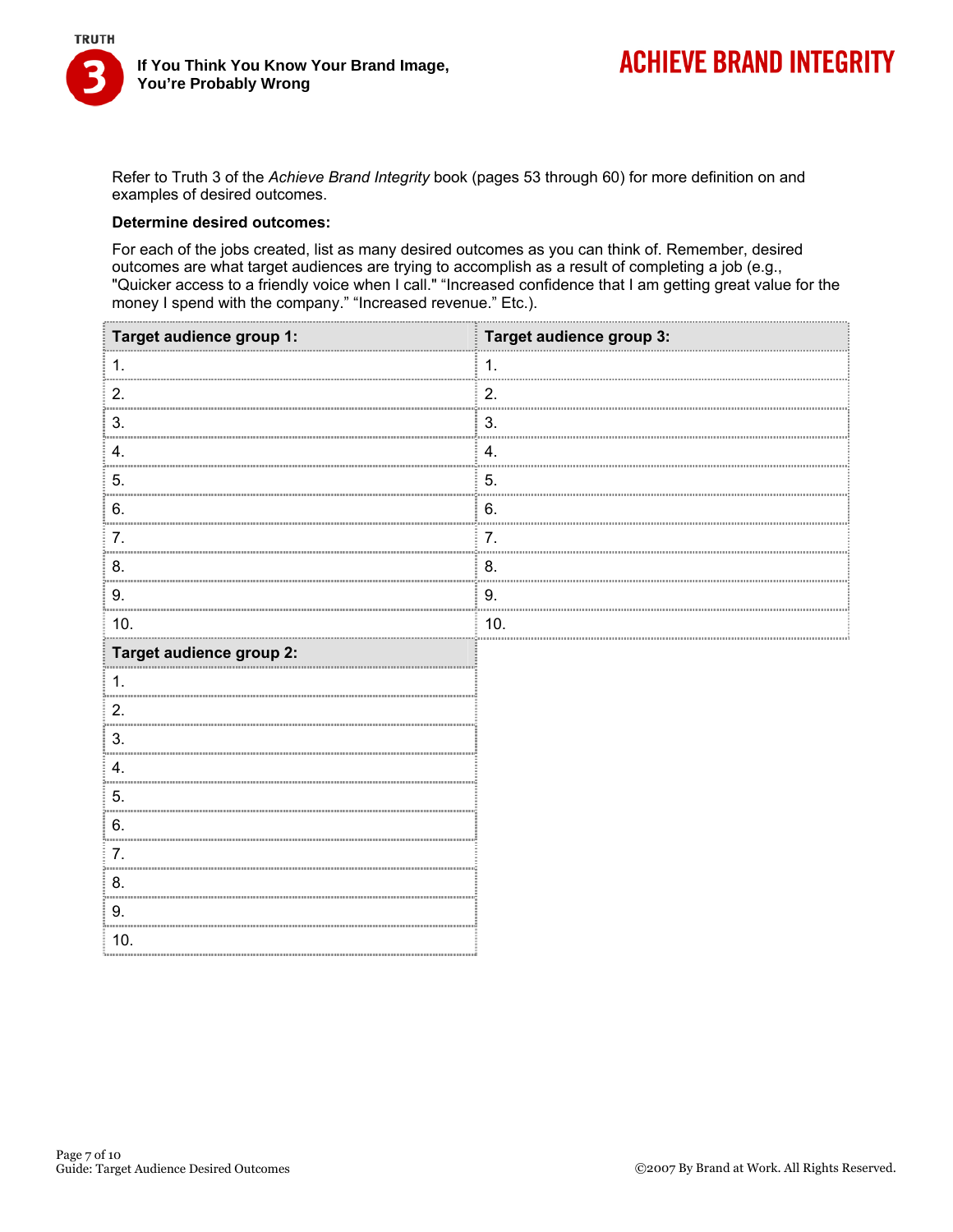

**If You Think You Know Your Brand Image, You're Probably Wrong** 

# **Guide: Target Audience Desired Outcomes**

## Part 3: **Prioritizing and Ranking Desired Outcomes and Determining the Point of Difference Opportunity**

Ranking desired outcomes based on importance and satisfaction will provide you with the input needed for constructing your brand strategy. In addition to providing direction for building the Brand Lens, ranking target audiences' desired outcomes provides valuable information on potential ways your company can differentiate itself from the competition.

- 1. Have the **leaders in your company** take the desired outcomes that you developed in Part 2 of this document and rank them according to two perspectives:
	- How important the desired outcome is to the intended audience.
	- How satisfied the audience is with their current ability to achieve the desired outcome.

Use a ranking scale of 1 to 5 for each perspective.

| <b>Importance Ranking</b>   | <b>Satisfaction Ranking</b> |
|-----------------------------|-----------------------------|
| $5 =$ Critically Important  | 5 = Extremely Satisfied     |
| $4 = \text{Very Important}$ | 4 = Very Satisfied          |
| $3 =$ Important             | $3 = Satisfied$             |
| $2 =$ Somewhat Important    | 2 = Somewhat Satisfied      |
| $1 = Of Little Importance$  | $1 = Not Satisfied$         |

2. The next step is to gain the customers' perspective so that you can understand your greatest opportunity for differentiation, as well as see how aligned your leaders are with what target audiences desire in a relationship with your company. Have **a cross-section of customers** rank the desired outcomes using the same scale as above.

Once all the data is collected, plotting the desired outcomes in the Point of Difference Opportunity Grid will provide a strategic way of thinking about the desired outcomes as they pertain to your ability to differentiate your brand.

**The Employee View:** Keep in mind that the same approach for prioritizing customer desired outcomes can and should be used to rank employee desired outcomes.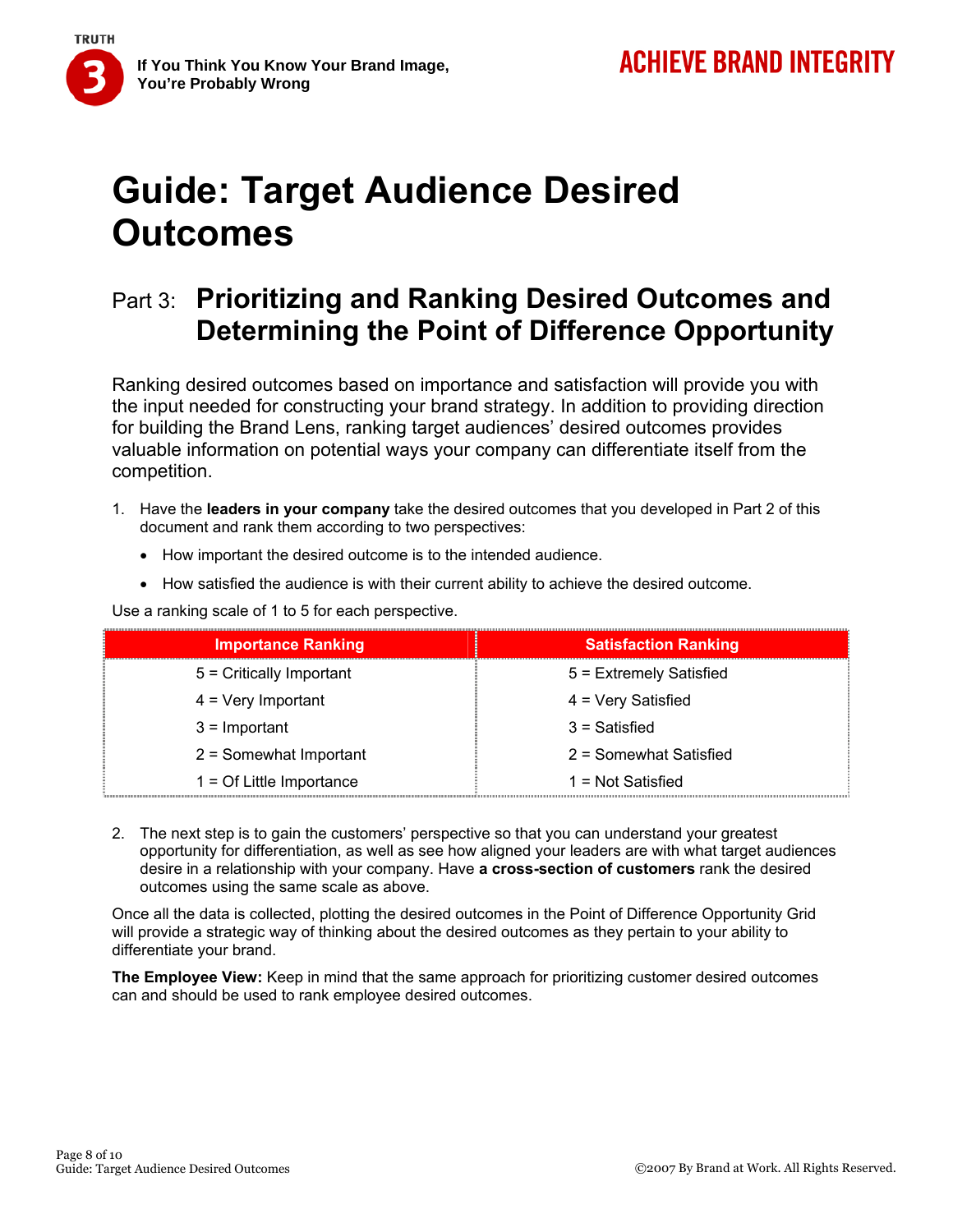**If You Think You Know Your Brand Image, You're Probably Wrong** 

**TRUTH** 



### POINT OF DIFFERENCE OPPORTUNITY GRID

The reason the point of difference is calculated as a function of importance is because in the brandbuilding arena where experiences can be developed to delight customers, those experiences can also change the level of importance of a particular offering. Leaders should focus on trying to uncover desired outcomes that are ranked as low importance but could become much more important through the delivery of the right experience. Below are descriptions of the four quadrants:

| <b>Quadrant 1</b>                                                                                                                                                                                                                                                                                                                                                                            | <b>Quadrant 2</b>                                                                                                                                                                                                                                                                                                          |
|----------------------------------------------------------------------------------------------------------------------------------------------------------------------------------------------------------------------------------------------------------------------------------------------------------------------------------------------------------------------------------------------|----------------------------------------------------------------------------------------------------------------------------------------------------------------------------------------------------------------------------------------------------------------------------------------------------------------------------|
| <b>Opportunity to Disinvest:</b> In this case,                                                                                                                                                                                                                                                                                                                                               | <b>Competitive Opportunity:</b> With importance and                                                                                                                                                                                                                                                                        |
| satisfaction is high and importance is low. Typically                                                                                                                                                                                                                                                                                                                                        | satisfaction both scoring on the high end, you can                                                                                                                                                                                                                                                                         |
| not a great place to invest your resources unless                                                                                                                                                                                                                                                                                                                                            | expect lots of competition to be focusing on these                                                                                                                                                                                                                                                                         |
| this is a cash cow and your company is a leading                                                                                                                                                                                                                                                                                                                                             | desired outcomes. You probably need to compete                                                                                                                                                                                                                                                                             |
| provider.                                                                                                                                                                                                                                                                                                                                                                                    | here in order to be well-positioned in your market.                                                                                                                                                                                                                                                                        |
| <b>Quadrant 4</b><br>Importance Opportunity: This is the most<br>overlooked quadrant which can have the biggest<br>impact on solidifying your company's point of<br>difference in the market. It is in this quadrant that<br>you can home in on the desired outcomes that<br>customers ranked as low importance and low<br>satisfaction and find ways to increase the<br>importance of them. | <b>Quadrant 3</b><br>Point of Difference Opportunity: This is the area<br>that you've discovered is high in importance, but<br>customers are not satisfied. Helping customers to<br>achieve desired outcomes here could provide a<br>sound competitive advantage and a real<br>differentiator for your product or service. |

On the following page is an example of ranked desired outcomes and a corresponding Point of Difference Opportunity Grid to use as a guide when creating your own.